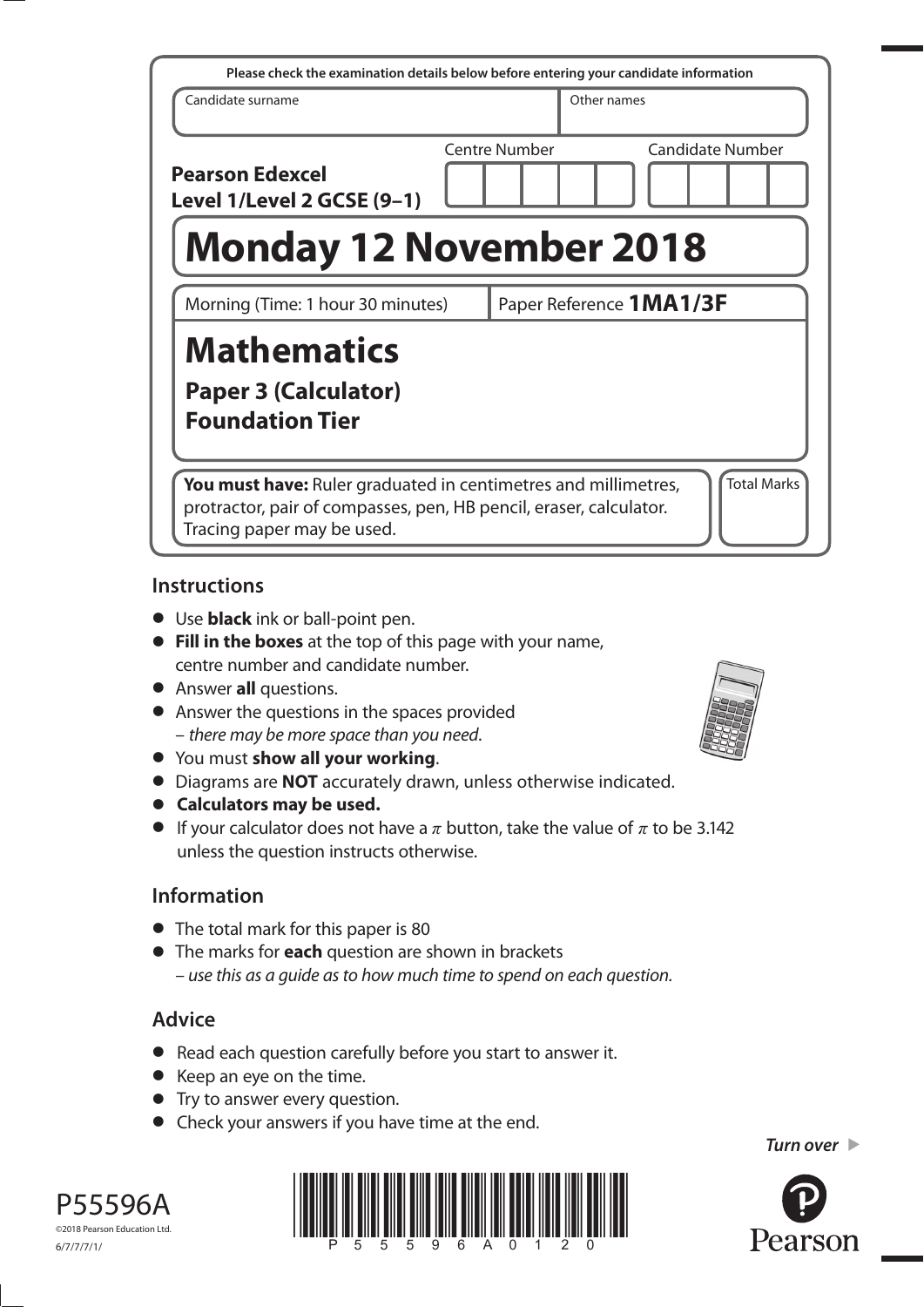

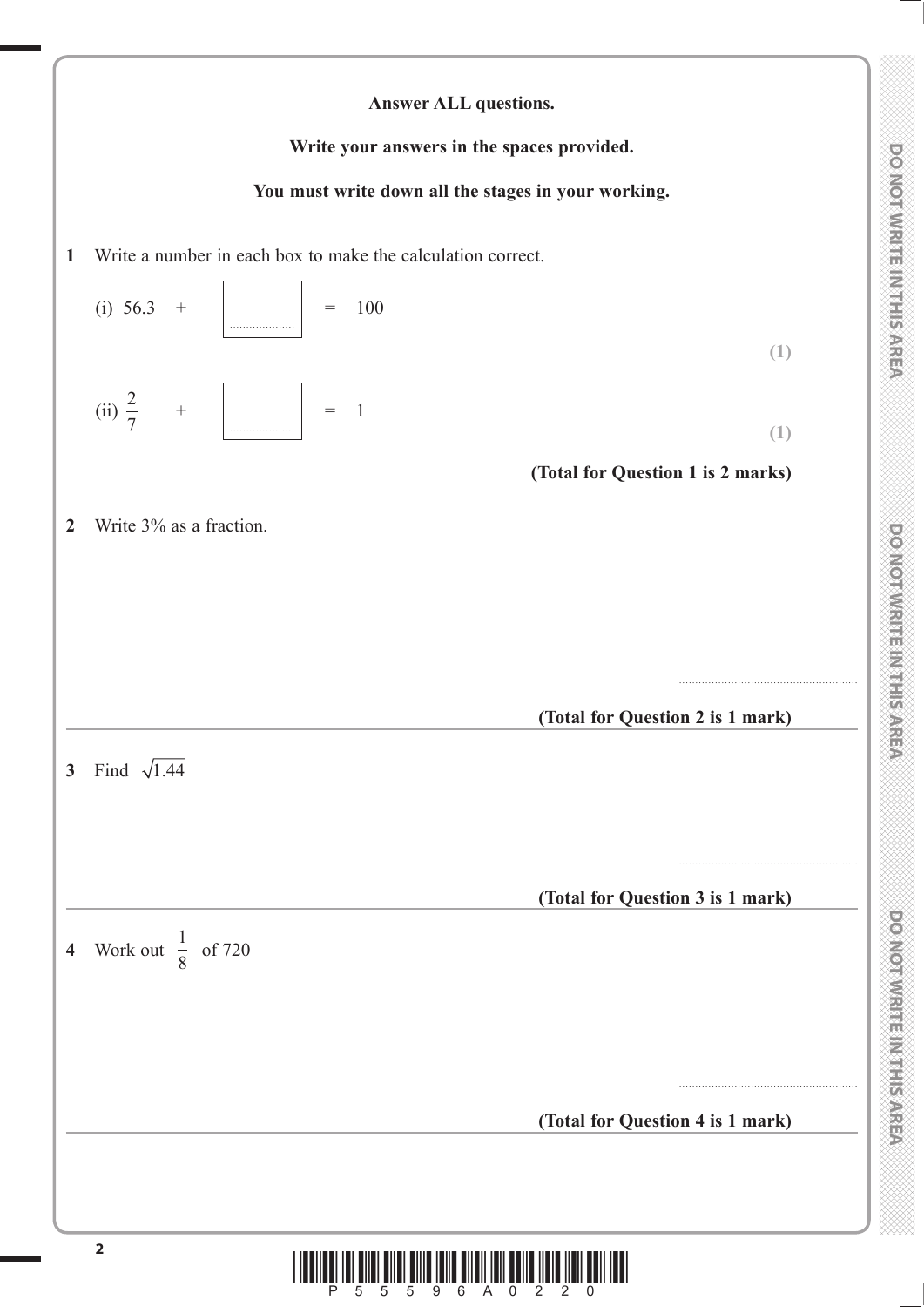

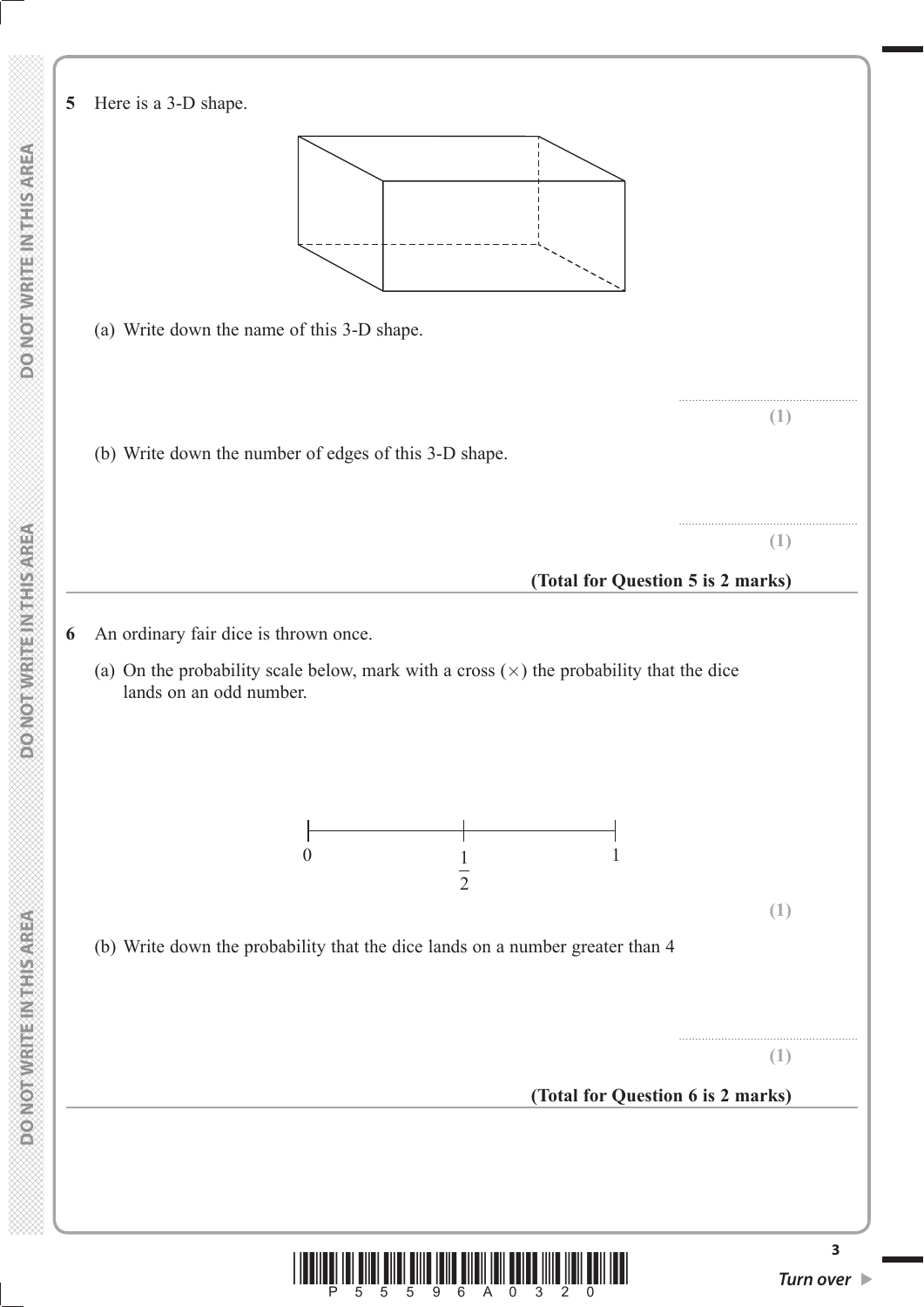| $\overline{0}$ |
|----------------|
|                |
| C<br>C         |
|                |
|                |
|                |
|                |
|                |
|                |
|                |
|                |
|                |
| ₩              |
| r<br>V         |
|                |
|                |
|                |
|                |
|                |
| ۲              |
|                |
|                |
|                |
|                |
|                |
|                |
|                |
|                |
|                |
|                |
|                |
|                |
|                |
|                |
|                |
|                |
|                |
|                |
|                |
| $\tilde{e}$    |
|                |
|                |
|                |
|                |
|                |
|                |
|                |
|                |
|                |
| er<br>Se       |
|                |
|                |
|                |
|                |
|                |
|                |
|                |
|                |
|                |
|                |
|                |
|                |
|                |
|                |
|                |
|                |
|                |
|                |
|                |
| e<br>O         |
|                |
|                |
| e<br>O         |
|                |
|                |
| à,             |
| ₩              |
| 藇              |
|                |
| Ź              |
|                |
|                |
| ed<br>Ca       |
|                |
|                |
|                |

| $\overline{7}$ | Shaun is 1.88 m tall.                                                                               |
|----------------|-----------------------------------------------------------------------------------------------------|
|                | David is 6 cm taller than Shaun.                                                                    |
|                | How tall is David?                                                                                  |
|                |                                                                                                     |
|                |                                                                                                     |
|                |                                                                                                     |
|                |                                                                                                     |
|                | (Total for Question 7 is 2 marks)                                                                   |
| 8              | 2 pens cost £2.38<br>5 folders cost £5.60                                                           |
|                | Ben wants to buy 20 pens and 20 folders.<br>He only has £50                                         |
|                | Does Ben have enough money to buy 20 pens and 20 folders?<br>You must show how you get your answer. |
|                |                                                                                                     |
|                |                                                                                                     |
|                |                                                                                                     |
|                |                                                                                                     |
|                |                                                                                                     |
|                |                                                                                                     |
|                |                                                                                                     |
|                |                                                                                                     |
|                |                                                                                                     |
|                |                                                                                                     |
|                |                                                                                                     |
|                |                                                                                                     |
|                |                                                                                                     |
|                |                                                                                                     |
|                |                                                                                                     |
|                |                                                                                                     |
|                |                                                                                                     |

**(Total for Question 8 is 4 marks)**

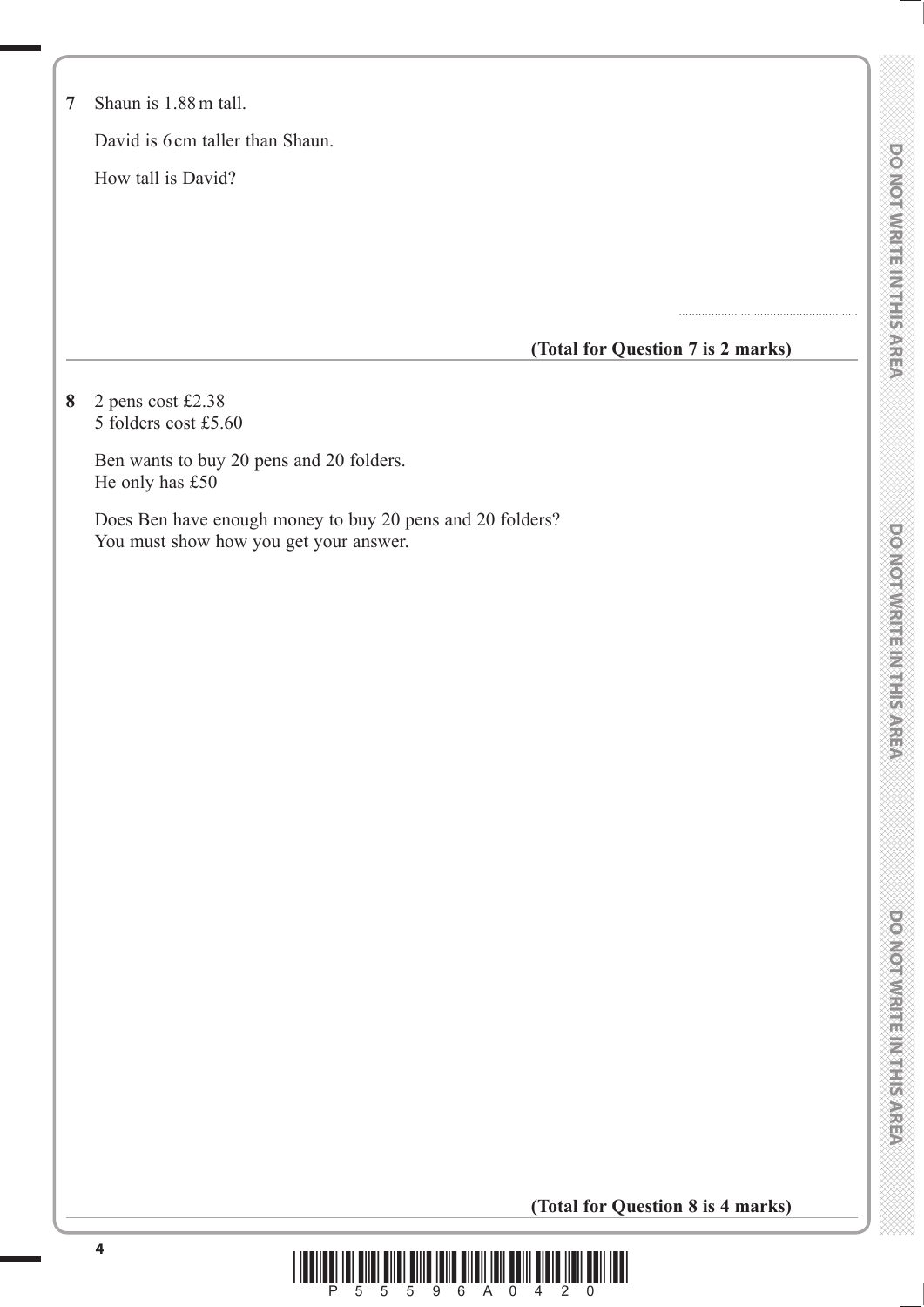**9** The diagram shows five shapes on a centimetre grid.





**5**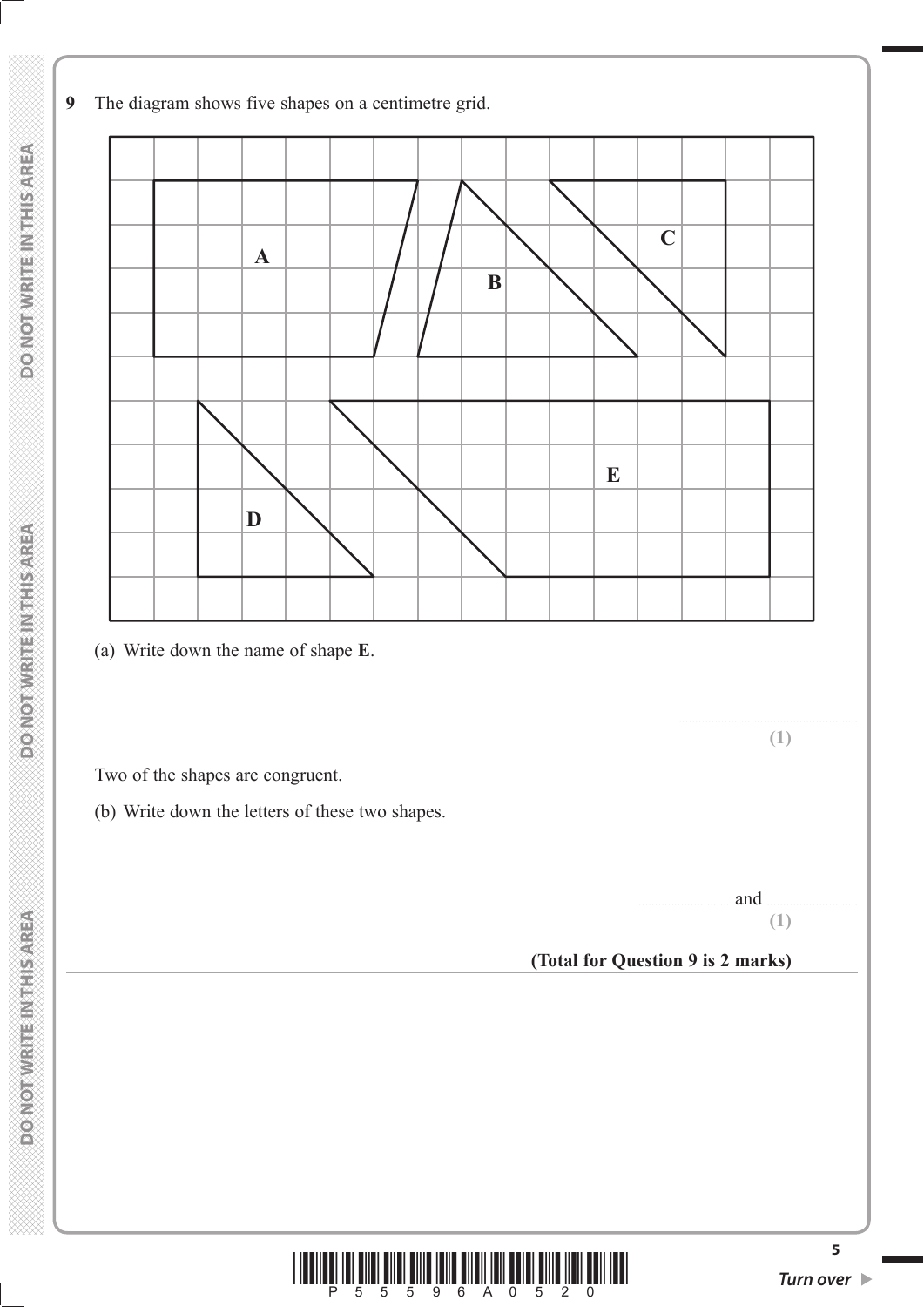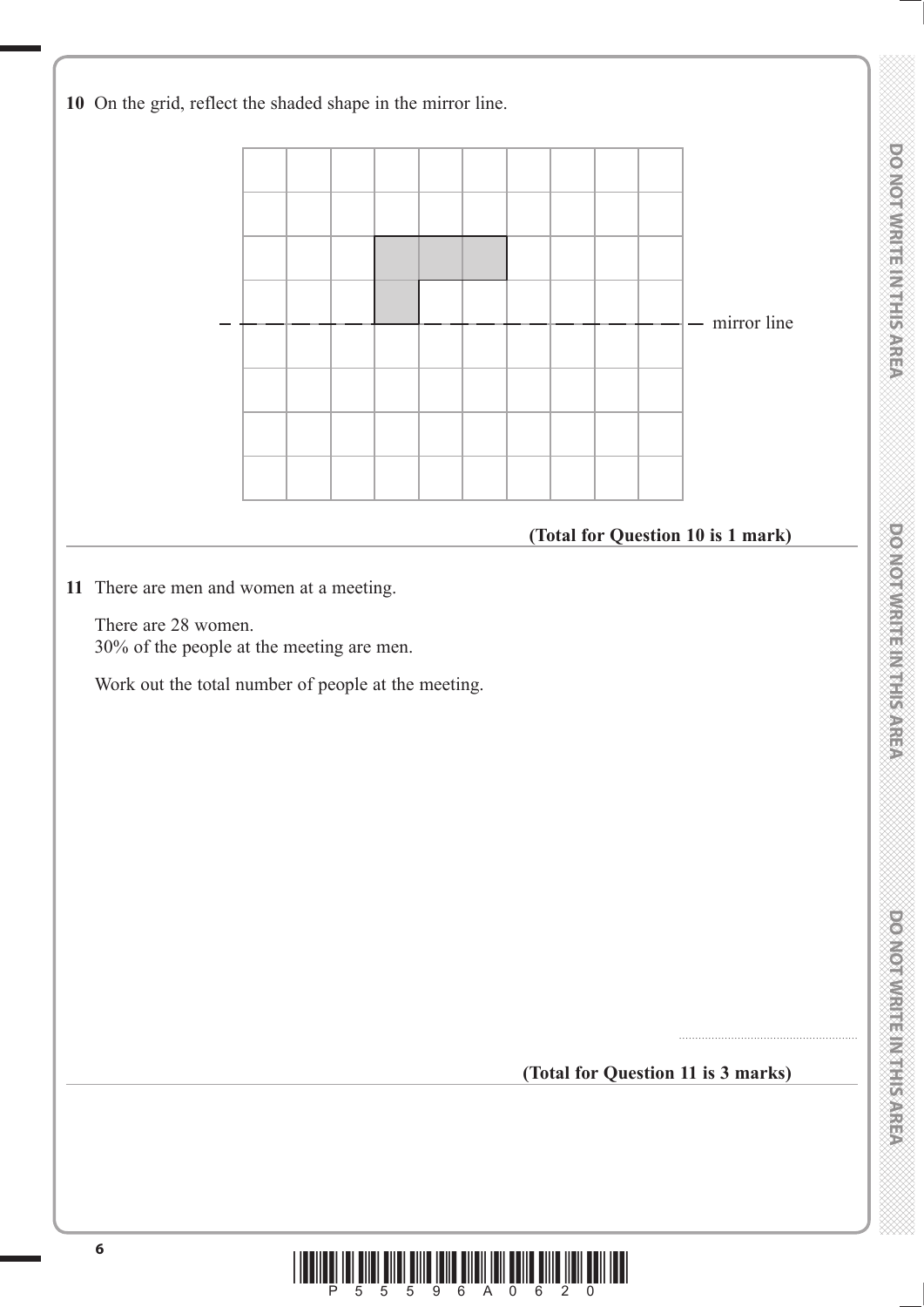**12** Joan asked each of 60 people to name their favourite vegetable.

Here are her results.

| <b>Vegetable</b> | <b>Frequency</b> |
|------------------|------------------|
| Peas             | 24               |
| Carrots          | 16               |
| Mushrooms        | 20               |

Draw an accurate pie chart for her results.

![](_page_6_Figure_4.jpeg)

![](_page_6_Picture_5.jpeg)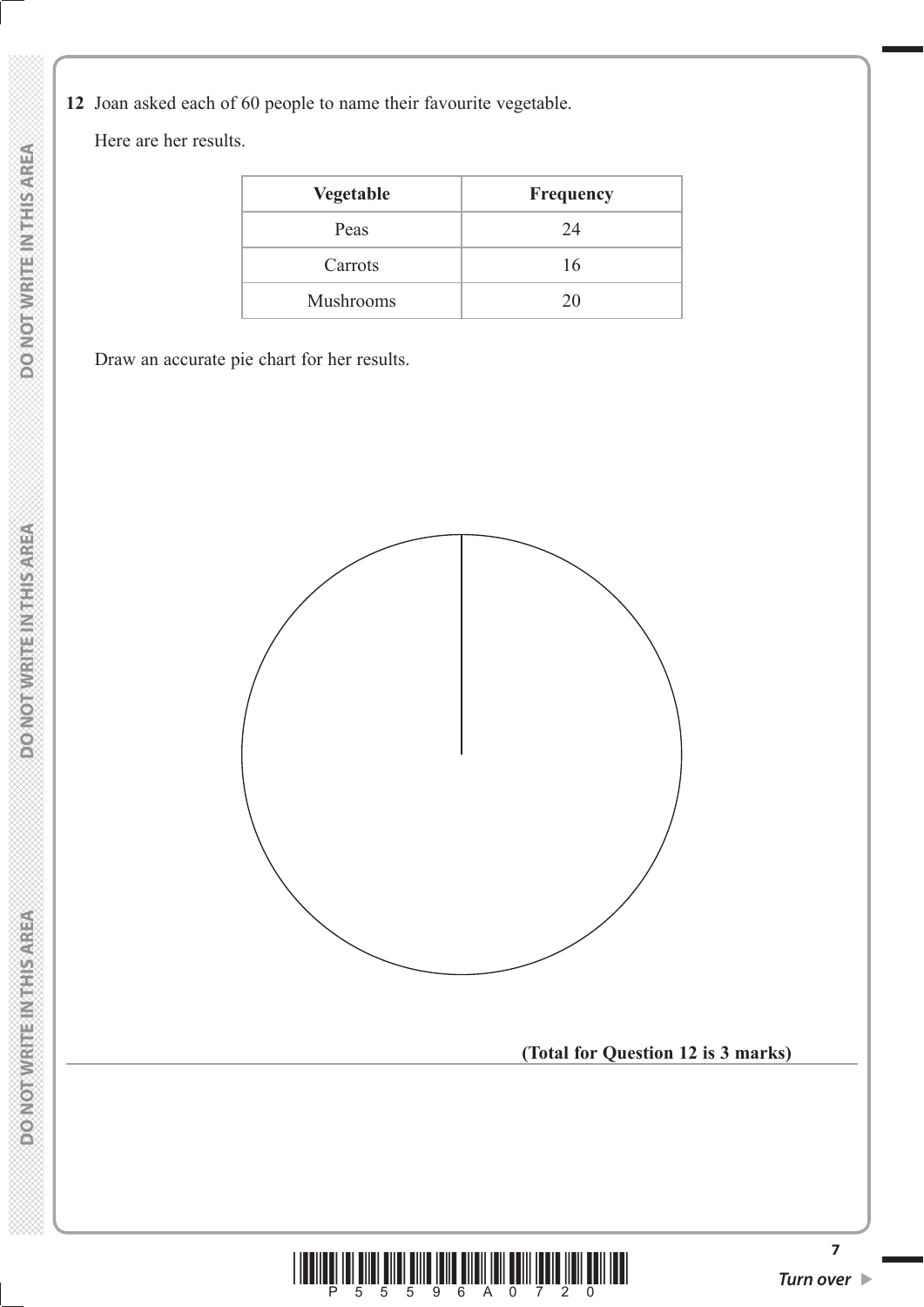45 books at £1.20 each 34 candles at £1.50 each some calendars at 90p each

She got a total of £150

Work out how many calendars Annie sold.

# **(Total for Question 13 is 4 marks)**

.......................................................

![](_page_7_Picture_8.jpeg)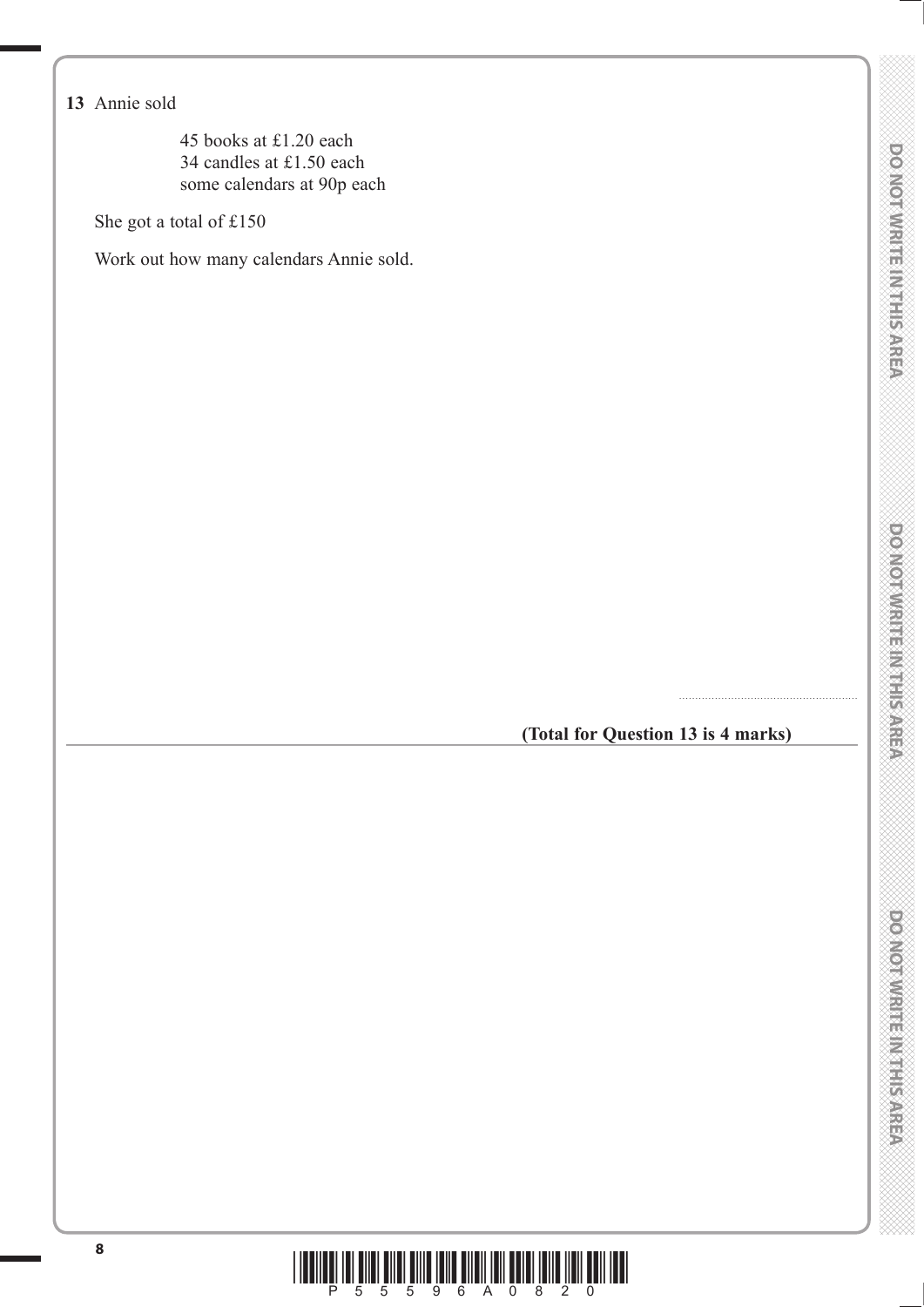**14** Here is a 4-sided spinner.

![](_page_8_Figure_1.jpeg)

The table shows the probabilities that when the spinner is spun it will land on 1, on 3 and on 4

| <b>Number</b>      |     |     |  |
|--------------------|-----|-----|--|
| <b>Probability</b> | ے . | U.4 |  |

The spinner is spun once.

(a) Work out the probability that the spinner will land on 2

(b) Which number is the spinner least likely to land on?

Jake is going to spin the spinner 60 times.

(c) Work out an estimate for the number of times the spinner will land on 1

....................................................... **(1)**

....................................................... **(1)**

....................................................... **(2)**

![](_page_8_Picture_10.jpeg)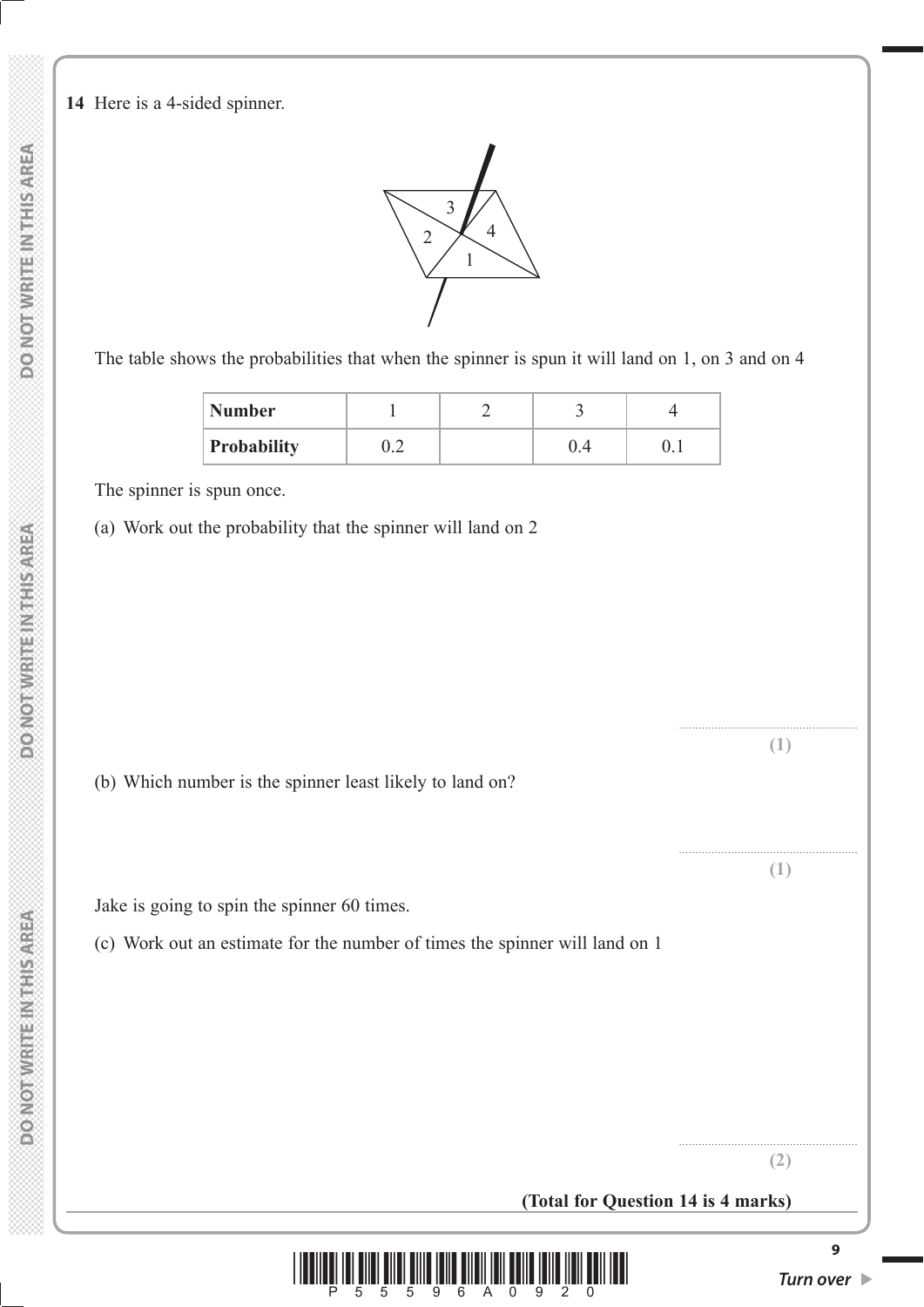|                                                                | 10<br>5<br>5<br>9<br>6<br>0                                                                                                      |  |  |  |  |  |
|----------------------------------------------------------------|----------------------------------------------------------------------------------------------------------------------------------|--|--|--|--|--|
|                                                                |                                                                                                                                  |  |  |  |  |  |
|                                                                |                                                                                                                                  |  |  |  |  |  |
|                                                                |                                                                                                                                  |  |  |  |  |  |
|                                                                | (Total for Question 16 is 2 marks)                                                                                               |  |  |  |  |  |
|                                                                |                                                                                                                                  |  |  |  |  |  |
|                                                                |                                                                                                                                  |  |  |  |  |  |
|                                                                |                                                                                                                                  |  |  |  |  |  |
|                                                                | 16 Write down the ratio of 450 grams to 15 grams.<br>Give your answer in its simplest form.                                      |  |  |  |  |  |
|                                                                | (Total for Question 15 is 3 marks)                                                                                               |  |  |  |  |  |
|                                                                |                                                                                                                                  |  |  |  |  |  |
|                                                                |                                                                                                                                  |  |  |  |  |  |
|                                                                |                                                                                                                                  |  |  |  |  |  |
|                                                                |                                                                                                                                  |  |  |  |  |  |
| Work out how many cards have both a star and a circle on them. |                                                                                                                                  |  |  |  |  |  |
|                                                                | Bert puts a star on every card that has a multiple of 3 on it.<br>He puts a circle on every card that has a multiple of 5 on it. |  |  |  |  |  |
|                                                                | 15 Bert has 100 cards.<br>There is a whole number from 1 to 100 on each card.<br>No cards have the same number.                  |  |  |  |  |  |

 $\overline{\phantom{a}}$ 

 $\overline{\phantom{a}}$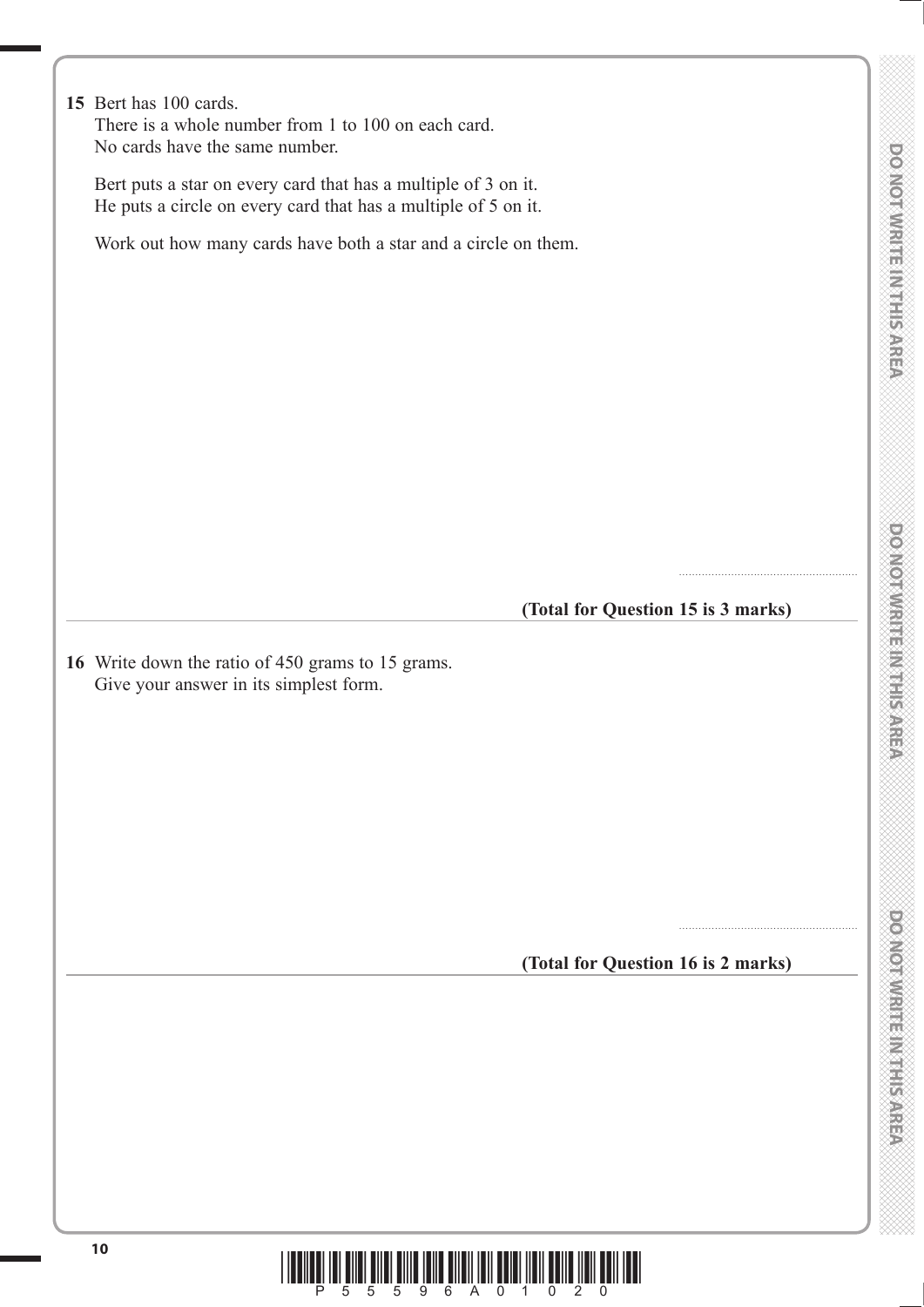**17** The diagram shows a pentagon. The pentagon has one line of symmetry.

![](_page_10_Figure_2.jpeg)

 $AE = 4x$  $AB = 2x + 1$  $BC = x + 2$ 

All these measurements are given in centimetres.

The perimeter of the pentagon is 18 cm.

(a) Show that  $10x + 6 = 18$ 

(b) Find the value of *x*.

**(2)**

*x* = .......................................................

![](_page_10_Picture_10.jpeg)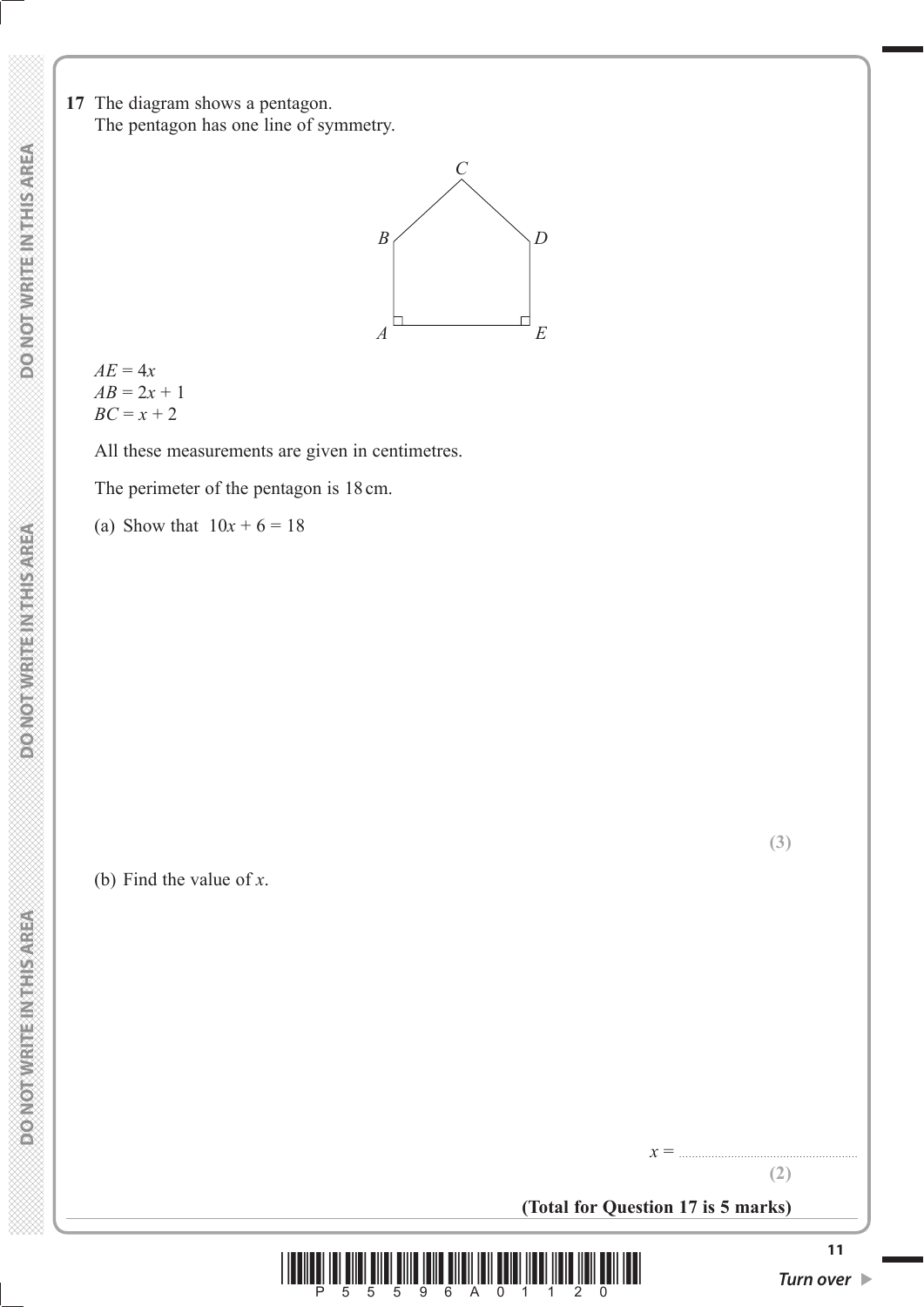### **18** Trevor buys a boat.

The cost of the boat is £14 200 plus VAT at 20%

 Trevor pays a deposit of £5000 He pays the rest of the cost in 10 equal payments.

Work out the amount of each of the 10 payments.

£ .......................................................

### **(Total for Question 18 is 4 marks)**

![](_page_11_Picture_9.jpeg)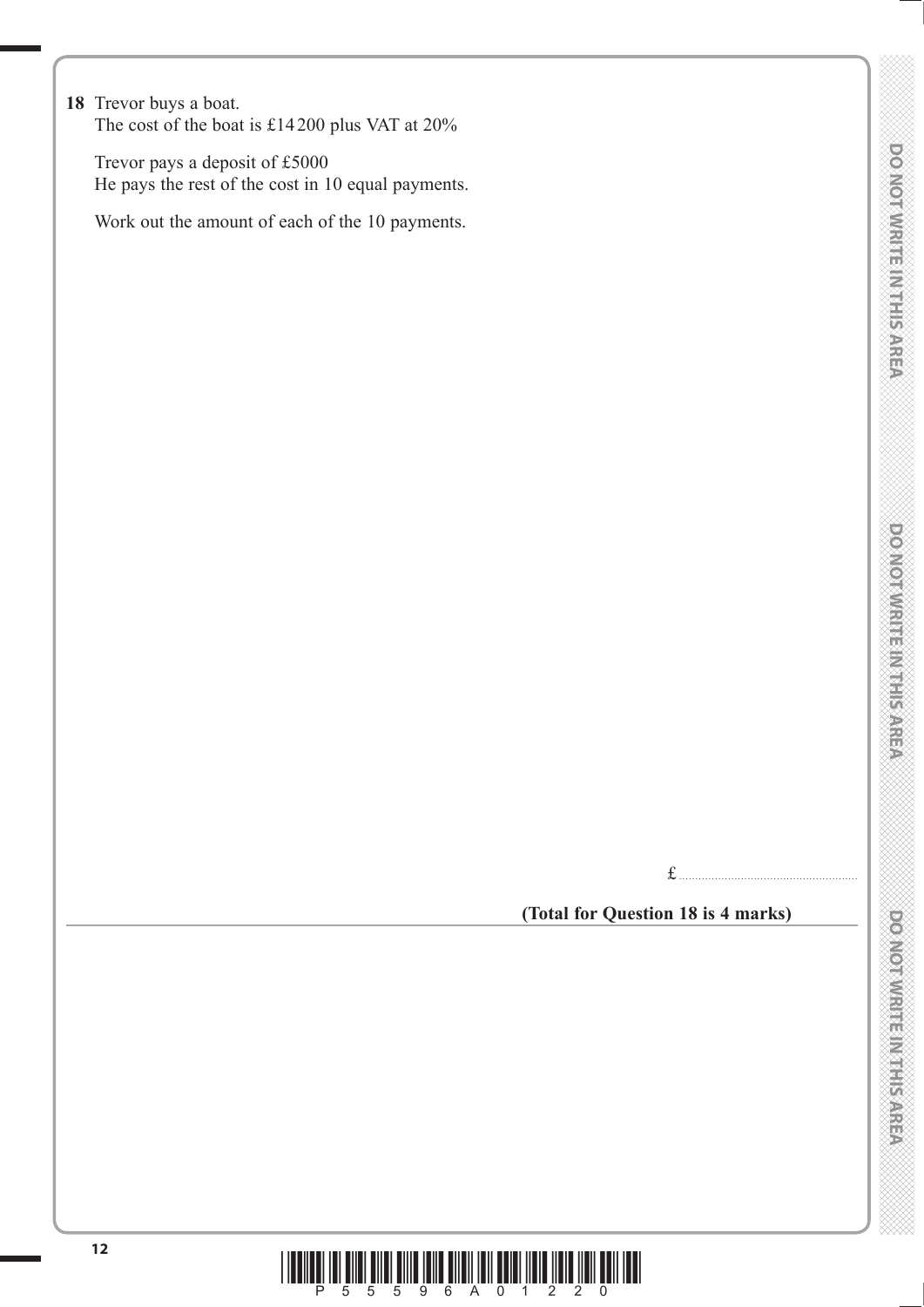![](_page_12_Figure_3.jpeg)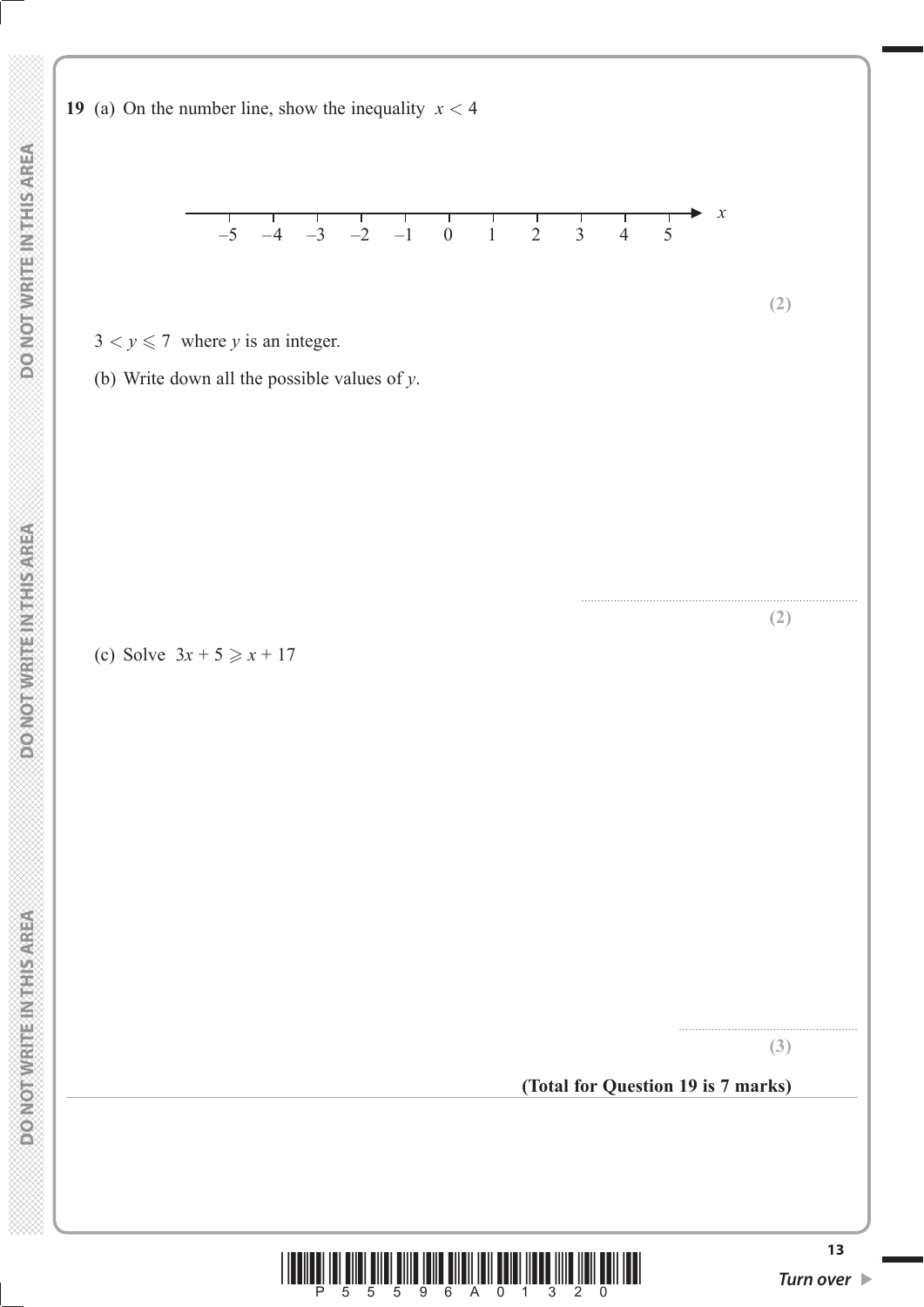**20** (a) Write 7357 correct to 3 significant figures. ....................................................... **(1)** (b) Work out  $\frac{\sqrt{17 + 4}}{7.3^2}$ 2 2 + . Write down all the figures on your calculator display. ....................................................... **(2) (Total for Question 20 is 3 marks) 21** Last year Jo paid £245 for her car insurance. This year she has to pay £883 for her car insurance. Work out the percentage increase in the cost of her car insurance.  $.9/0$ **(Total for Question 21 is 3 marks)**

![](_page_13_Picture_5.jpeg)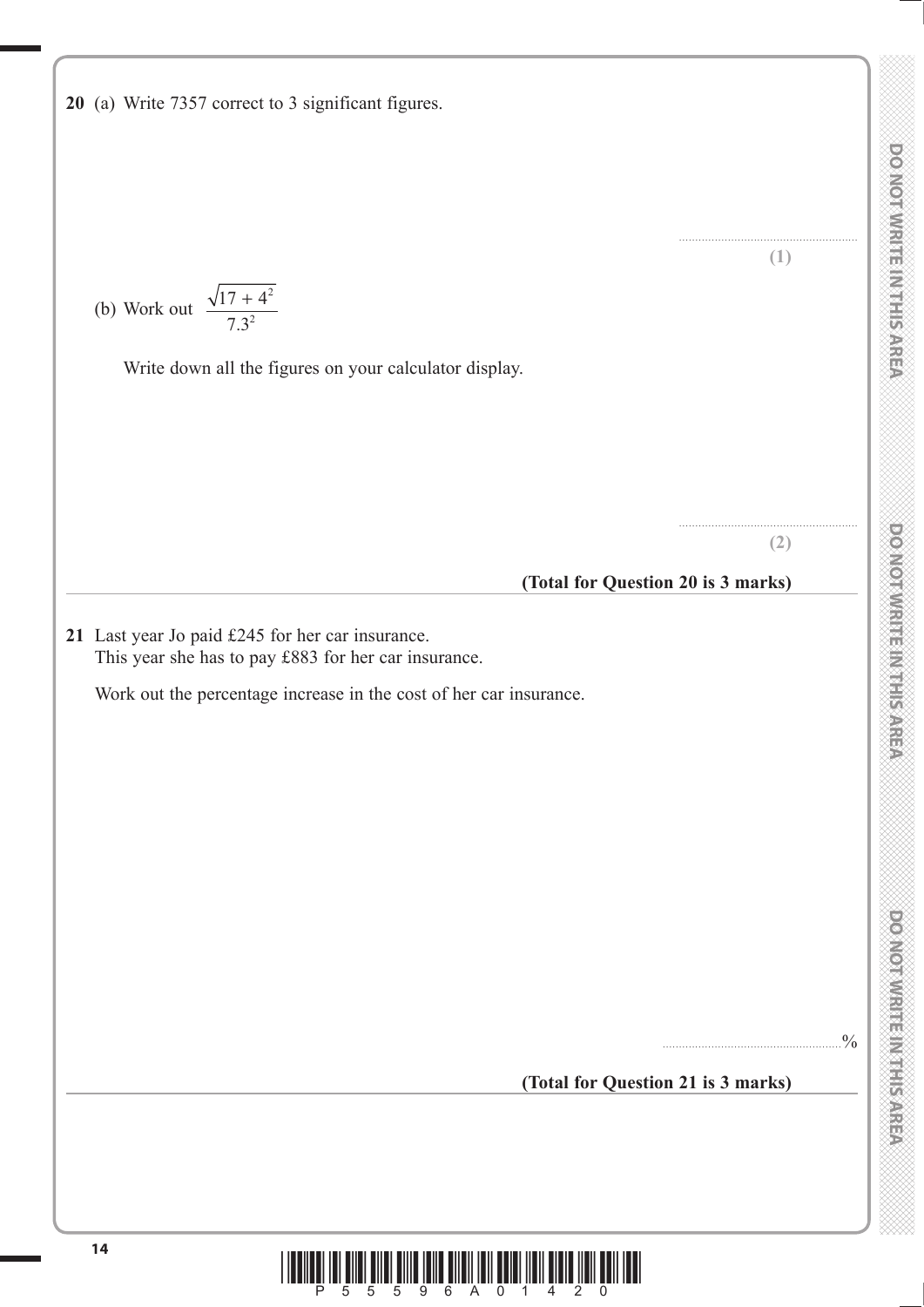**22** (a) Complete this table of values for  $y = x^2 + x - 4$ 

|  | $-3$ $-2$ $-1$ $-1$ 0 1 2 3 |  |  |
|--|-----------------------------|--|--|
|  | $\sim$ $-4$                 |  |  |

**(2)**

![](_page_14_Figure_3.jpeg)

![](_page_14_Figure_4.jpeg)

![](_page_14_Picture_5.jpeg)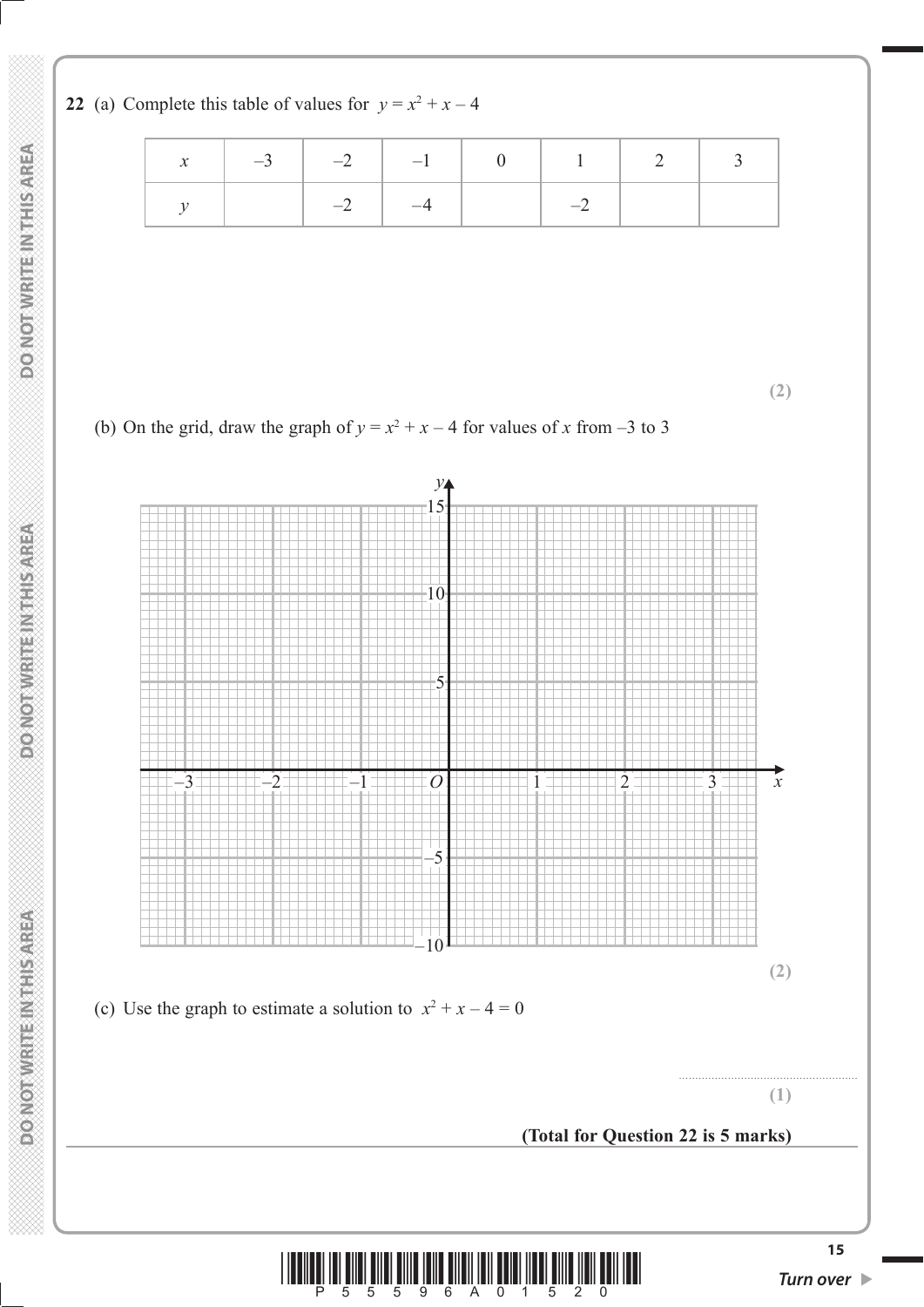**DO NOT WRITE IN THE IN THIS AREA DO NOT WRITE IN THIS AREA DO NOT WRITE IN THIS AREA DO NOT WRITE IN THIS AREA DO NOT WRITE IN THE INTERNATIONAL CONTINUES. THE INTERNATIONAL CONTINUES.** DO NOT WRITE IN THIS AREA

**(2)**

![](_page_15_Figure_3.jpeg)

![](_page_15_Picture_5.jpeg)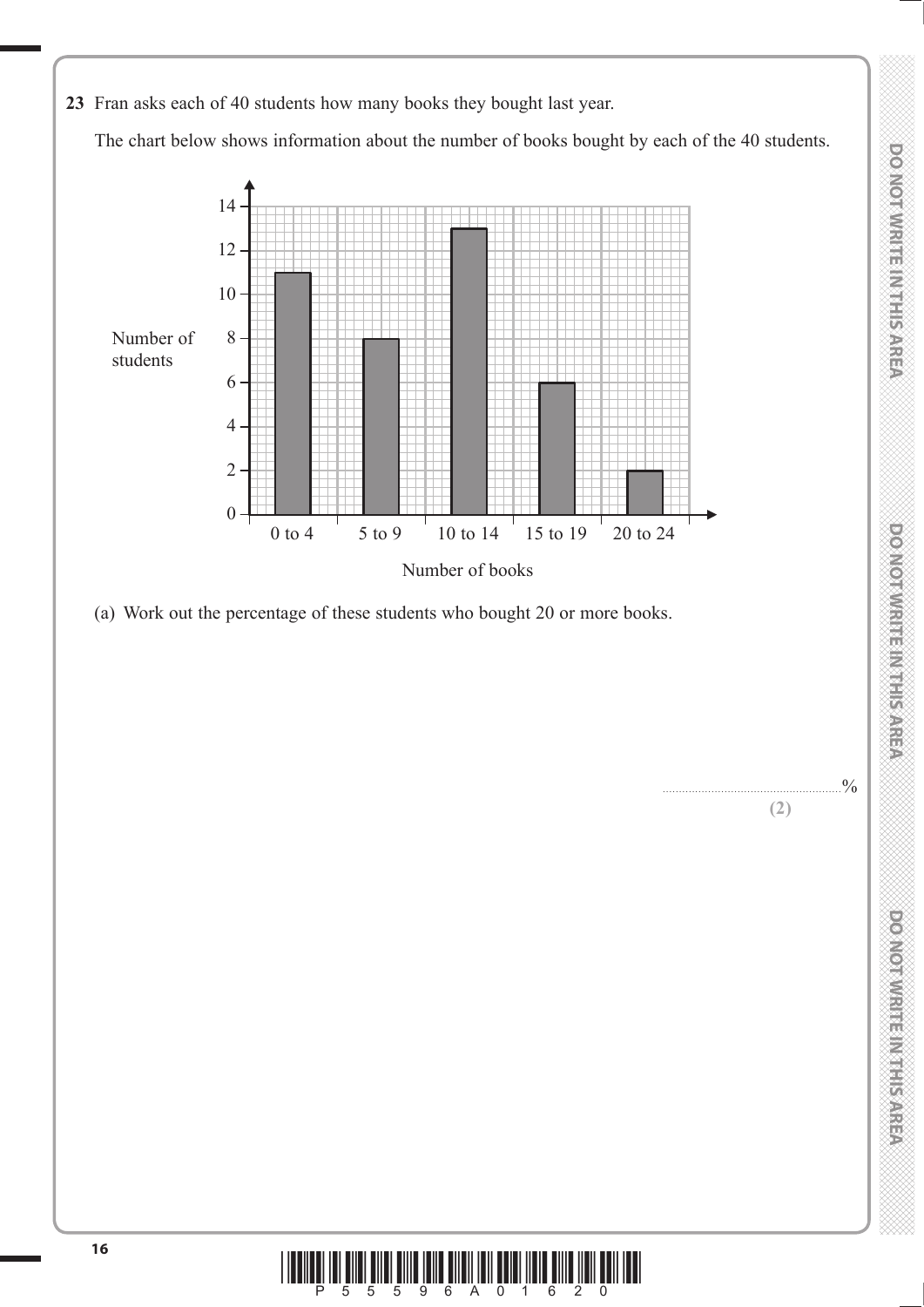(b) Show that an estimate for the mean number of books bought is 9.5 You must show all your working.

**(Total for Question 23 is 6 marks)**

![](_page_16_Picture_6.jpeg)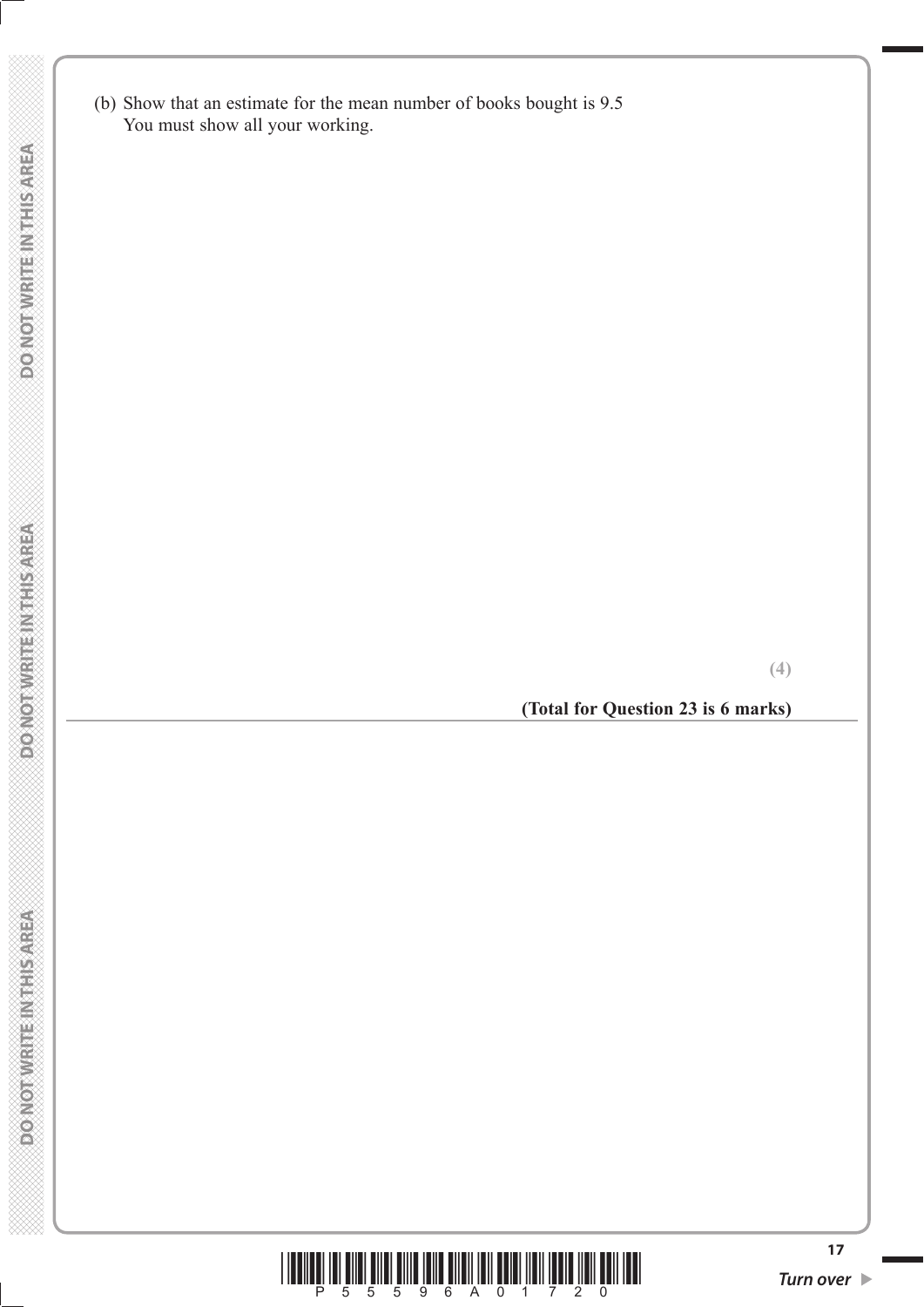**DOOMORATION ENGINEERING** 

**24** Lara is a skier.

 She completed a ski race in 1 minute 54 seconds. The race was 475 m in length.

Lara assumes that her average speed is the same for each race.

 (a) Using this assumption, work out how long Lara should take to complete a 700 m race. Give your answer in minutes and seconds.

| minutes | seconds |  |
|---------|---------|--|
|         | (3)     |  |

Lara's average speed actually increases the further she goes.

(b) How does this affect your answer to part (a)?

**(1)**

**(Total for Question 24 is 4 marks)**

![](_page_17_Picture_11.jpeg)

..................................................................................................................................................................................................................................................

..................................................................................................................................................................................................................................................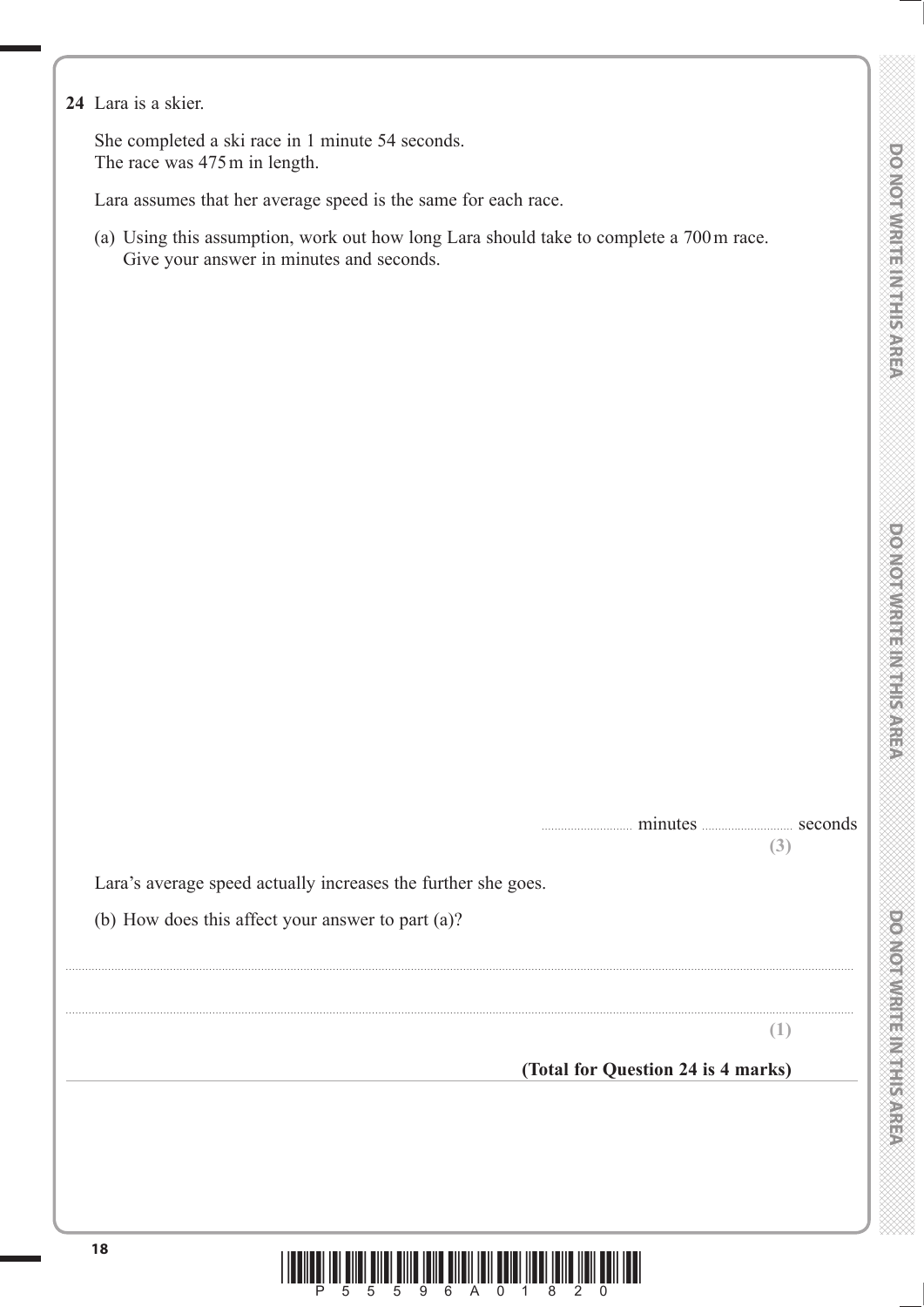### **25** *ABC* is a right-angled triangle.

![](_page_18_Figure_1.jpeg)

 $AC = 14$  cm. Angle  $C = 90^\circ$ 

size of angle *B* : size of angle  $A = 3:2$ 

 Work out the length of *AB*. Give your answer correct to 3 significant figures.

.......................................................cm

#### **(Total for Question 25 is 4 marks)**

![](_page_18_Picture_7.jpeg)